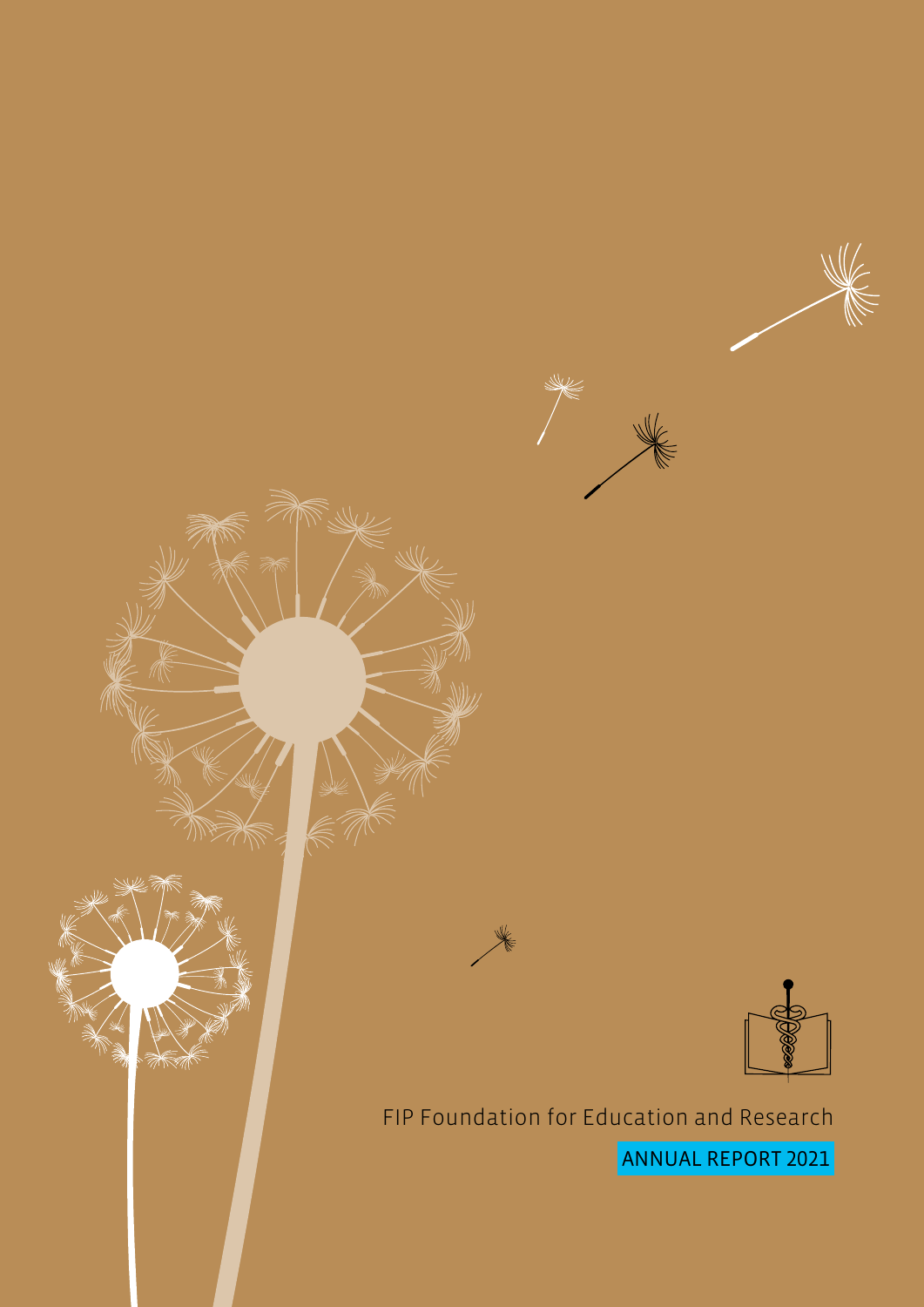## FOREWORD

## 2021 — A YEAR OF RESTRUCTURING AND STRATEGIC PLANNING

Our Foundation Board worked hard to be effective in 2021, through a continued year of virtual meetings and programme delivery limitations due to the ongoing COVID pandemic. Cancellation of the 2020 and 2021 FIP congresses negatively affected our programme activity, as travel grants and the Ton Hoek scholarship were both cancelled. The Pharmabridge exchanges were postponed and the YPG Innovation Research award was also not offered.

Despite these challenges, our Foundation Board has used this year for restructuring and strategic planning for our future. This allowed us to better define our focus and improve our programmes' long-term success. Our review has confirmed the importance of the Foundation continuing to align with the overall goals of FIP and across the areas of education, practice and science. The new FIP Developmental Goals also provided a guide to help us identify priorities. This year's work to build the fundamental infrastructure needed for the Foundation's future success resulted in these two documents:

## **1. Ways of working document between FIP and the FIP Foundation:**

It defines both the relationship and operational processes between both organisations and notes alignment to six shared priority topics to better focus our efforts and resources.

### **2. 2022–24 Foundation strategic plan:**

Four key focus areas were identified — research. connections and collaborations, leadership development, and future thinking.

We also were able to add four new Board members (three new directors and a YPG liaison) who brought enthusiasm and expertise to support our Foundation's work. I want to express my gratitude to our Foundation Board of committed leaders from around the globe who worked together as a team through many virtual meetings this past year. I am also most appreciative of the staff support from Carola van der Hoeff and Rachel van Kesteren for their dedication of time and expertise to our Foundation.

Thank you to all for your past gifts and donations and commitments to the success of the Foundation programmes. We hope you will be excited to join our future as outlined in the following pages with your continued support and donations. We look forward to the work ahead to continue supporting the important global priorities for FIP and pharmacy..

Prof. Jenelle Sobotka<br>Gemille Sofot Pa

*Chair* FIP Foundation for Education and Research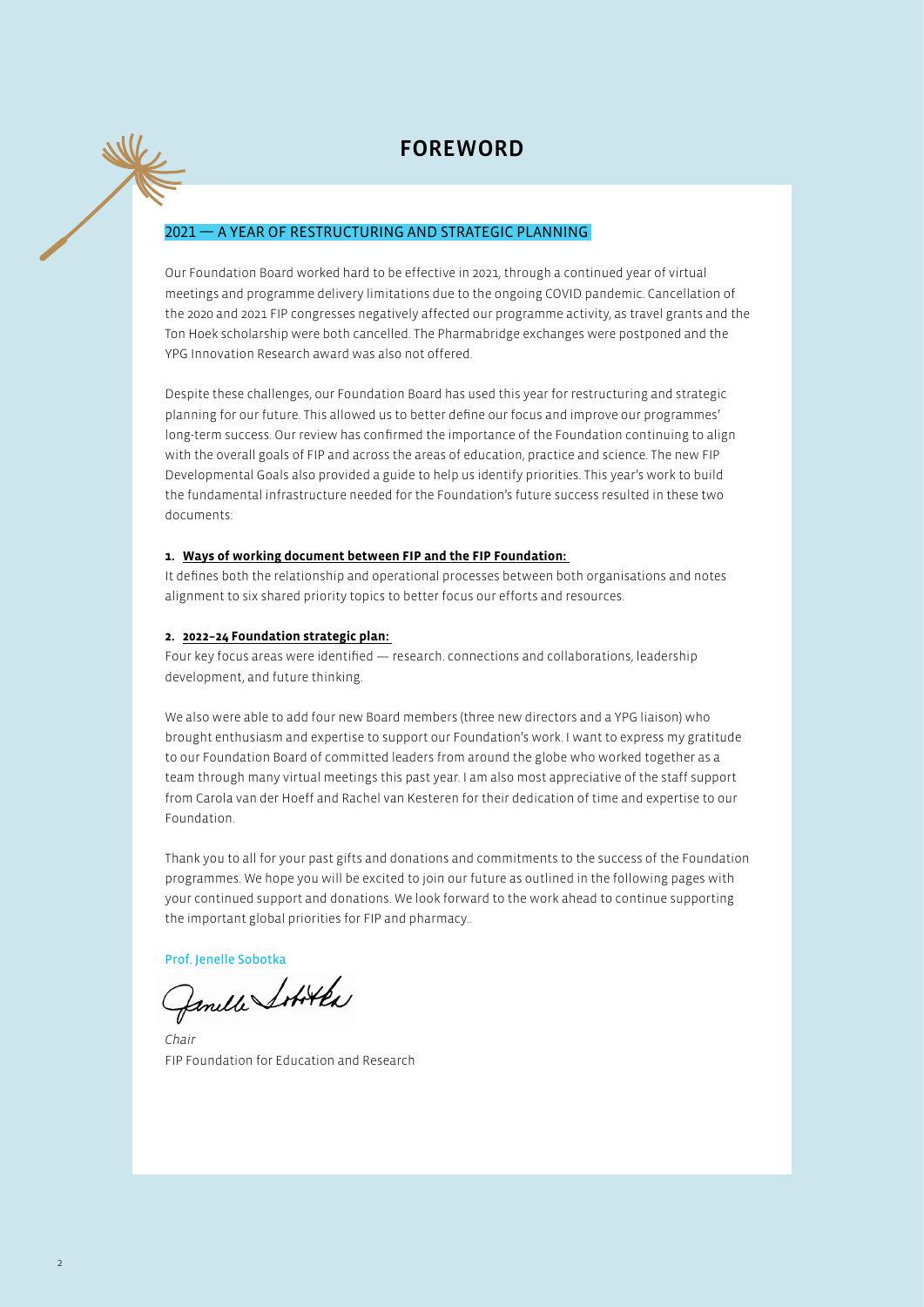# PURPOSE AND ACTIONS

The FIP Foundation for Education and Research is a not-for-profit organisation established in 1993 under the vision of former FIP president Joe Oddis. The original fundraising goal, which was to be able to purchase the FIP headquarters in the Hague, was a success. Since that time, the Foundation's main objective has continued to be promoting the educational and research ventures of pharmacists and pharmaceutical scientists within the general fields of design, manufacture, distribution and use of medicines for humans and animals.

In most recent years, the Foundation has supported several scholarship and research initiatives. These include the travel scholarships for FIP congresses, the Ton Hoek scholarship and the YPG Innovation Grant. In addition, the Pictograms programme developed by the Military and Emergency Pharmacy Section and the Pharmabridge programme initiated by Agathe Wehrli have become part of the Foundation's activities. The Foundation has also supported with sponsorship funding initiatives such as the Good Pharmacy Practice work and the FIPEd Global Conference on Pharmacy and Pharmaceutical Sciences Education in Nanjing, China.

The Foundation's work has been sustained primarily by small gifts and individual donations, which are greatly appreciated. In 2021, much work was done to review past initiatives and discuss future plans that both focus the effort and guide the success of the Foundation.



*In memory of Joseph Oddis, former FIP president, who helped to form the FIP Foundation and was its first chair in 1993–94. We are most grateful for Dr. Oddis' vision to create the Foundation and initiate our work to help advance research and education that continues today.* 

## WAYS OF WORKING DOCUMENT:

2021 brings new directions and ways of working

Just as COVID-19 hindered many of the traditional ways of working in the FIP Foundation, it also allowed time for pause and new thinking about how to best serve and support both FIP and global pharmacy development. The FIP Foundation Board dedicated 2021 to establishing a new "ways of working" document with FIP as well as a new 2022–24 FIP Foundation strategic plan.

Together, the FIP Foundation Board and FIP ExCo developed that document to align the Foundation work with the "ONE FIP" vision as well as to set out ways for the Foundation to work in closer collaboration with FIP. The document also defined six priority areas based on FIP Development Goals:

- Non-communicable diseases
- Safety
- Prevention
- Regulation
- Technology
- Advancing pharmacy education (UNITWIN)

The ways of working document will be renewed every two years to ensure ongoing alignment with FIP priorities and work on FIP Development Goals.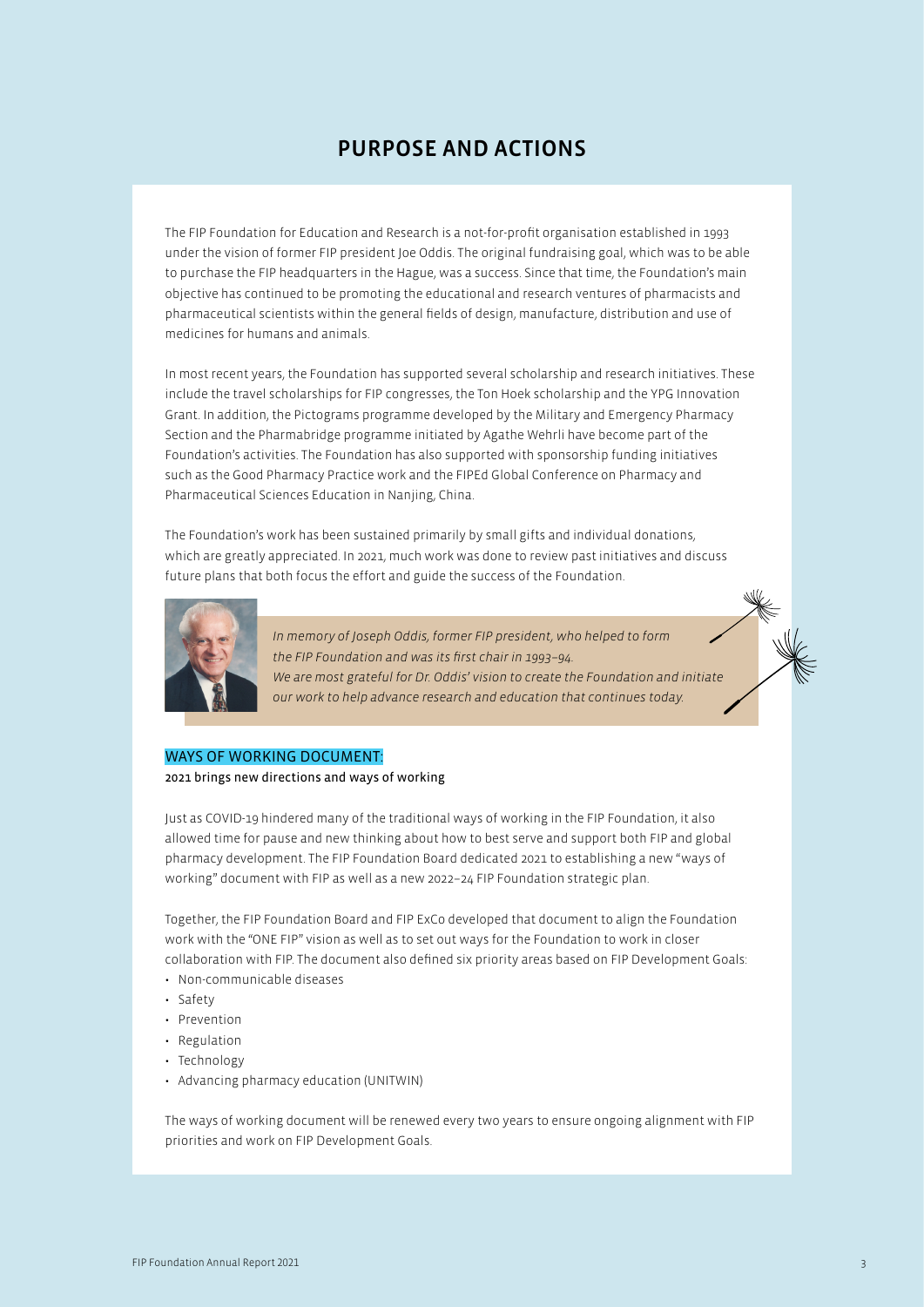#### 2022–24 FOUNDATION STRATEGIC PLAN

The Foundation Board has worked to develop a new 2022–24 Foundation strategic plan, using the FIP Strategic plan as a template for alignment. Both the FIP Developmental Goals and the results of the FIP 2021 regional meetings were used for additional focus and alignment between FIP and the Foundation's strategic priorities. The new 2022–24 strategic plan was finalised to guide the work of the Foundation to advance pharmacy worldwide.

This plan focuses on four strategic outcomes, namely, research, connections and collaborations, leadership development and future thinking.

#### Research

The Foundation plans to enhance and extend its support of research activities through the following steps:

- A working group will be formed to implement and sustain proven strategies that support research across pharmacy science, practice and education, aligning with FIP Strategic Outcome 3 (Everyone benefits from innovations in medicines, health technologies and services).
- Once these research strategies are in place, the focus will be to create organisational structures and processes fostering the development of collaborative research partnerships among and between the Foundation and other FIP units such as sections, special interest groups, FIPEd, the Board of Pharmaceutical Practice, the Board of Pharmaceutical Sciences and the Young Pharmacists Group.



## FOUNDATION/YOUNG PHARMACISTS GROUP GRANT FOR PROFESSIONAL INNOVATION



*The Foundation, together with the FIP YPG, awards a grant of EUR 1,000 to encourage innovation in pharmacy by a young pharmacist or pharmaceutical scientist who has limited resources for their own research. The grant supports the implementation of the recipient's project. These projects can stem from any field of pharmacy but should directly or indirectly benefit or improve the health of communities and demonstrate the added value of pharmacy to health. A grant was not offered in 2021 but one will be offered in 2022.* 

*The 2020 recipient, Dallas Smith, is a lecturer in clinical pharmacy and pharmacognosy at the College of Medicine, University of Malawi. Denise Msowoya and Henry Phiri are part of his research team. They assisted in writing the proposal and implemented the initiative, entitled "Evaluation of a pharmacistled medication therapy management program for patients with hypertension at an outpatient clinic".*

*"Ambulatory care pharmacists can make a substantial impact on hypertension outcomes and improve patient care; however, this type of service is yet to be implemented in Malawi.* 

*We aimed to quantify the influence an ambulatory pharmacist can have in a tertiary hospital's hypertension clinic," said Dr Smith.* 

*The abstract: A 12-month prospective cohort study was done from November 2020 to November 2021. The control group for this study were patients receiving the current standard of care provided at the hypertension clinic at Queen Elizabeth Central Hospital, Blantyre, Malawi. Ambulatory pharmacists expanded their services and were liaising with the dispensing pharmacists to have up-to-date stocks for the providers. Ambulatory pharmacists also implemented telehealth services, due the COVID-19 restrictions, phone consultations and answer questions from patients during therapy.*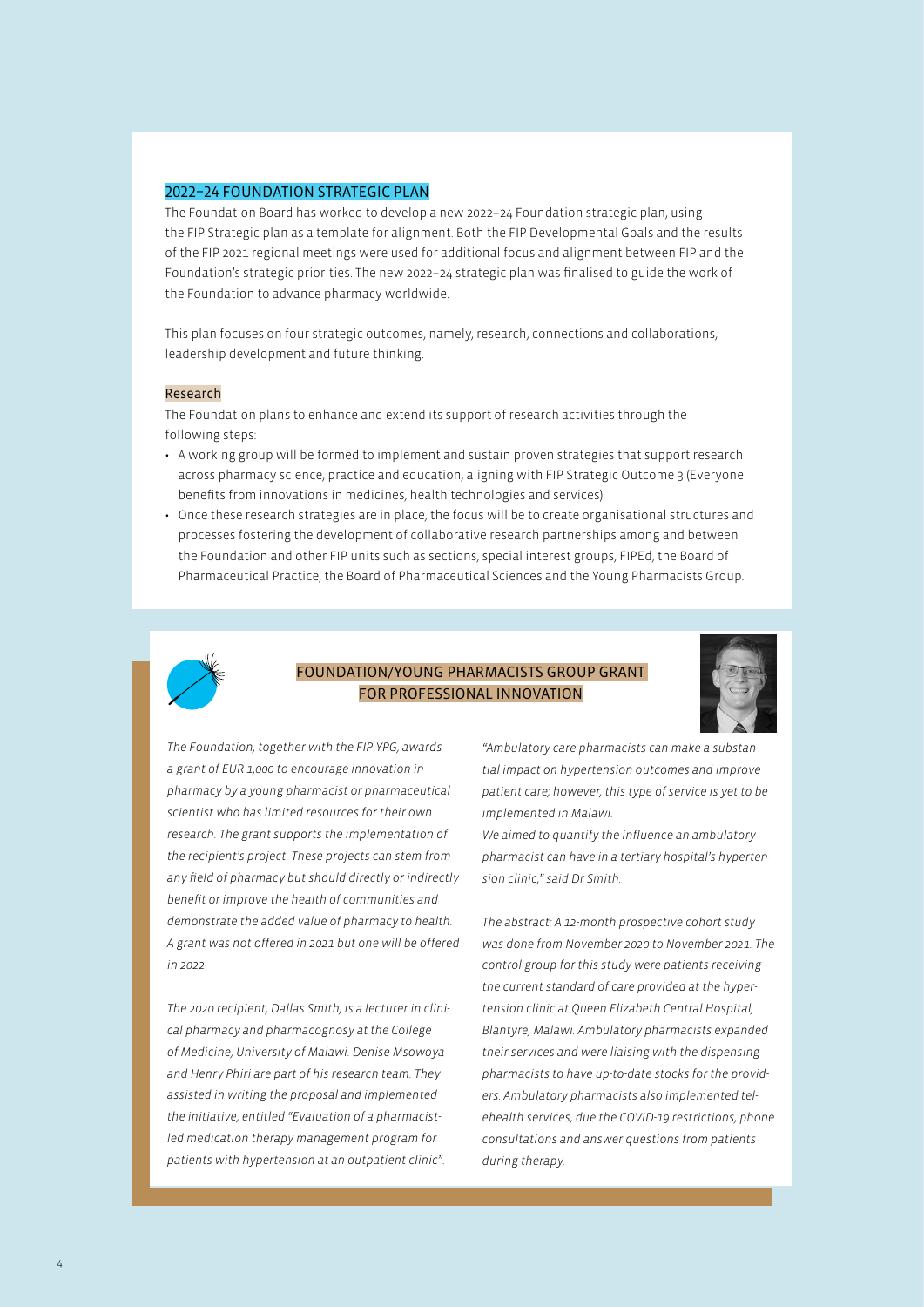#### Connections and collaborations

The Foundation has continued to support the Pharmabridge programme which was started by the Pharmabridge founder Agathe Wehrli. It is aimed at strengthening pharmacy services and pharmacy education in low-and middle-income countries through exchanges and book donations.

The Foundation plans to extend the activity of Pharmabridge to better foster global connections and collaborations. This will be accomplished through enhanced virtual connection capabilities as well as efforts targeted to connecting groups with common expertise and interests. See the box to learn about Pharmabridge and discover how you can become involved in this valuable resource.



## UPDATE FROM PHARMABRIDGE

*Due to COVID-19, there were no live exchanges possible in the Pharmabridge programme in 2021. However, complimentary copies of the "American Hospital Formulary Service Drug Information" books from the American Society of Health-System Pharmacists (ASHP) were provided to every new Pharmabridge registrant from low-income and developing countries The Foundation thanks ASHP and others who donated books for our Pharmabridge programme.* 

*To improve the Pharmabridge operations and infrastructure, the database of Pharmabridge is being transferred to FIP central office. This new database will be designed with better searchability and usability for the long-term future. We will be constantly seeking new hosts to add to our database for the future. Together with restarting the physical exchanges and continuing book donations, Pharmabridge is making plans for virtual exchanges and donations of* 



*virtual learning materials in the future. We also plan to activate different FIP groups to organise virtual exchanges in the six priority areas (see above) and areas of mutual interest.* 

By acting as a host or donor in the Pharmabridge programme you can do something concrete to help.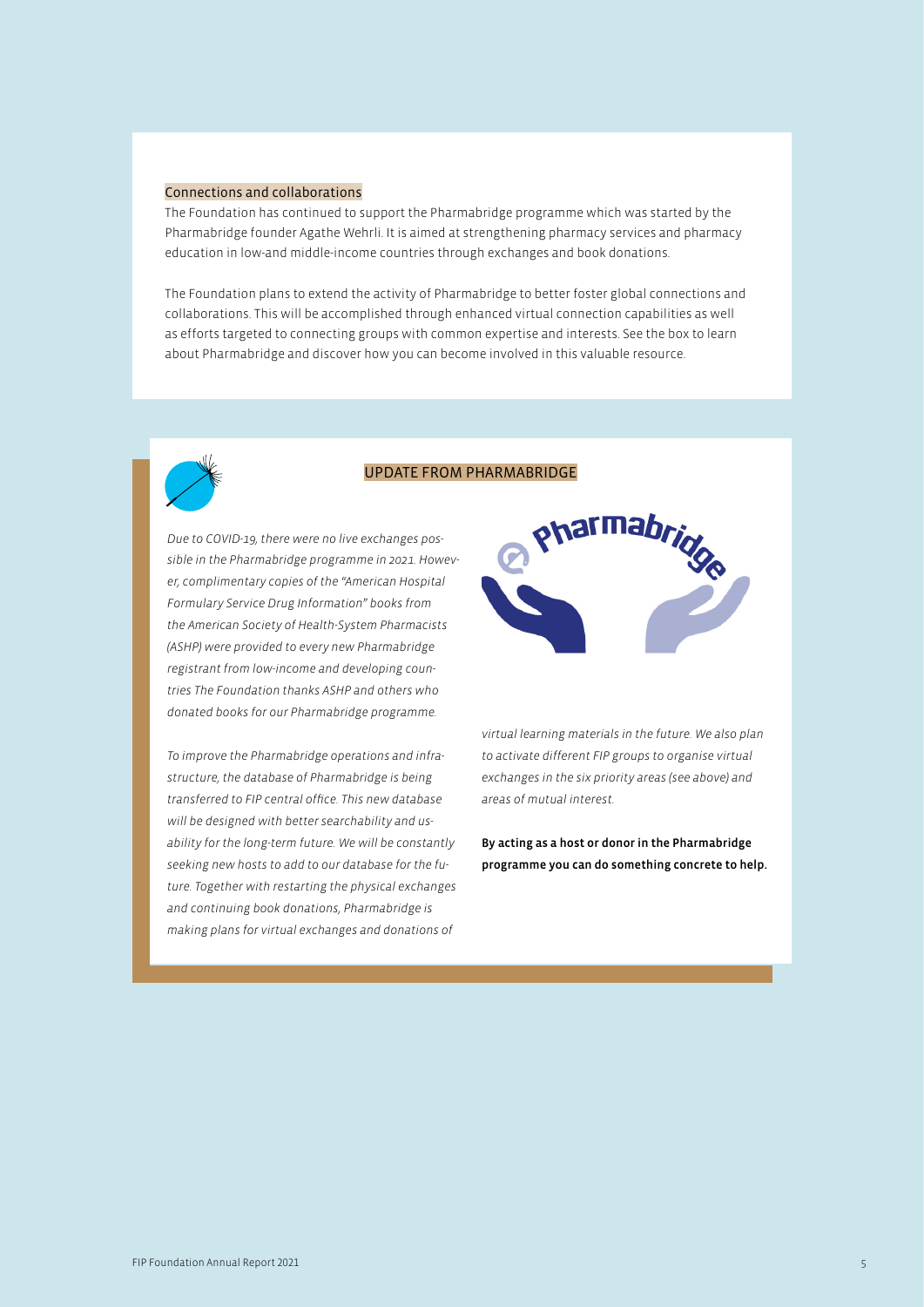#### Leadership development

The Foundation plans to focus new effort in the area of leadership development with the objectives of building strong future leadership for FIP, while also helping develop leaders in practice, education and science who will drive advances for the profession. Enhancing leadership development efforts will create professional leaders for FIP who are versatile and dynamic in guiding us to achieve significant milestones as ONE FIP. We are committed to empower individuals to be successful change leaders in their pharmacy practice, academic and pharmaceutical scientist careers, allowing them to realise their full potential.

#### Future thinking

The Foundation Board has committed to investigate, explore and collaborate to identify the next big ideas that will afford opportunities for pharmacists to advance practice, science and education. The Board will listen to the ideas and suggestions from FIP members about future innovations that align with the six identified FIP priorities (see above) and explore the feasibility for Foundation involvement and investment. We welcome your ideas and creativity as we look for the next big idea.



#### TON HOEK SCHOLARSHIP FOR YOUNG LEADERS

The Ton Hoek scholarship allows a young pharmacist or pharmaceutical scientist to travel to a FIP Congress to develop, or to help others develop, skills and knowledge in line with the objectives of the Foundation, promoting global guidance and inspiration. The award is named after the late Ton Hoek (1955–2012), a former FIP CEO. The 2020 recipient, Lucas Ercolin, will receive the scholarship award and be recognised at the 2022 FIP congress planned for Seville, Spain.

### DO YOU KNOW ABOUT FIP'S PICTOGRAMS PROJECT?

The Foundation has continued to support the FIP pictograms project, designed to make medicines use safer by giving health professionals a means of communicating medication instructions to people with no common language or who are illiterate, or both. We continue to explore new approaches and partners for this programme.

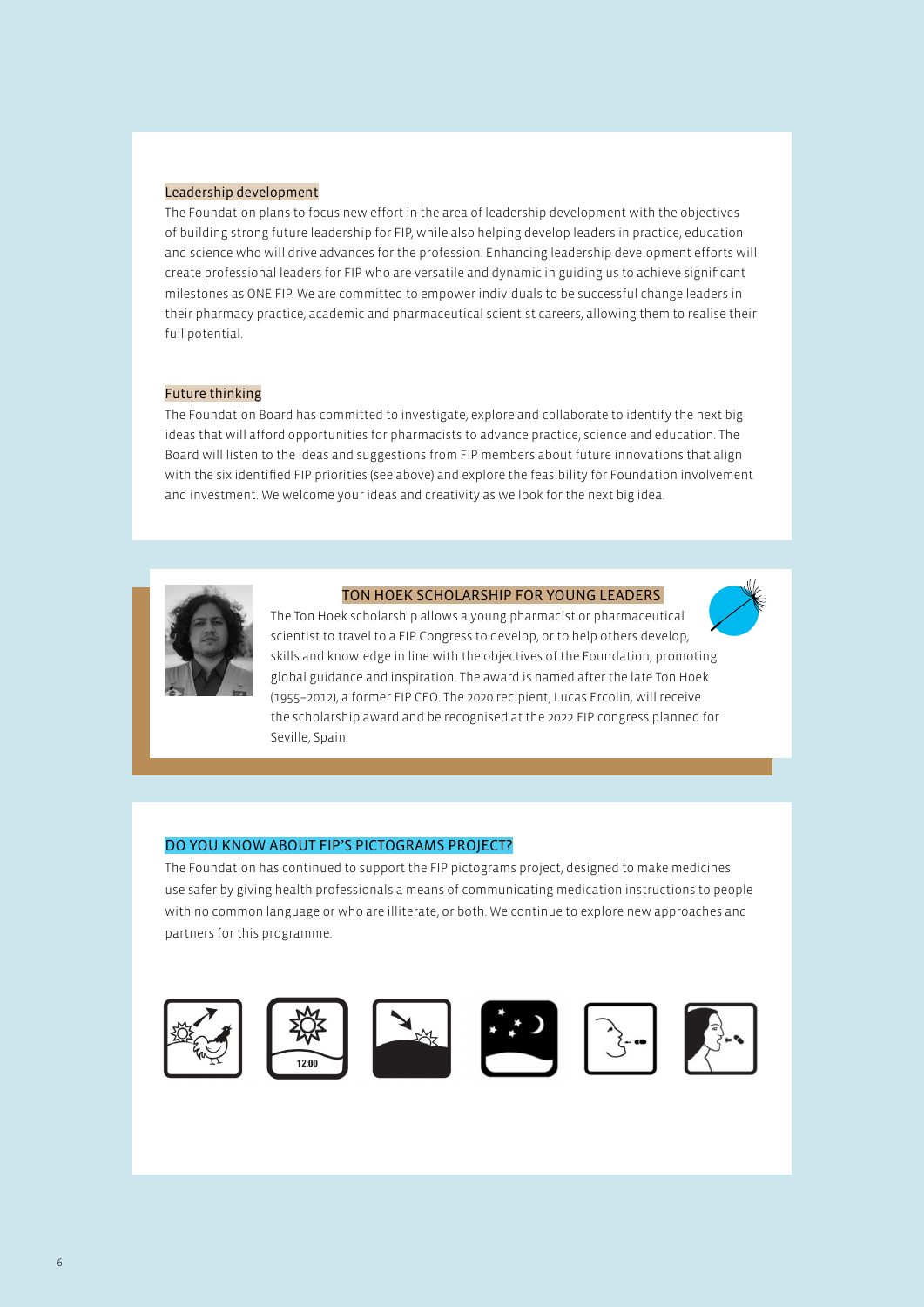## Balance sheet as at 31 December 2021 – After appropriation of the result for 2021 (Expressed in EUR)

|                                                   |                                  | 2021    | 2020    |
|---------------------------------------------------|----------------------------------|---------|---------|
| <b>CURRENT ASSETS</b>                             |                                  |         |         |
| Prepayments and accrued income                    |                                  | 8403    | 1250    |
| Current account with FIP                          |                                  |         | 5988    |
| Cash and bank                                     |                                  | 176 767 | 158 942 |
|                                                   | <b>TOTAL ASSETS</b>              | 185 170 | 166 180 |
|                                                   |                                  |         |         |
| CAPITAL AND RESERVES AND LIABILITIES              |                                  |         |         |
| Capital and reserves                              |                                  | 119 104 | 109 308 |
| Allocated funds for future projects               |                                  | 63 28 2 | 54 3 56 |
|                                                   |                                  | 182 386 | 163 664 |
|                                                   |                                  |         |         |
| Liabilities grants                                |                                  | ٠       |         |
| Current account with FIP                          |                                  | 136     |         |
| Other liabilities                                 |                                  | 2648    | 2516    |
|                                                   | <b>TOTAL CURRENT LIABILITIES</b> | 2784    | 2 5 1 6 |
|                                                   |                                  |         |         |
| <b>TOTAL CAPITAL AND RESERVES AND LIABILITIES</b> |                                  | 185 170 | 166 180 |

## Statement of income and expenditure for 2021 (Expressed in EUR)

| <b>INCOME</b>                                     |                           | 2021     | BUDGET 2021 | 2020    |
|---------------------------------------------------|---------------------------|----------|-------------|---------|
| Donations                                         |                           | 14 2 5 3 | 21750       | 8429    |
| Development Grant from FIP                        |                           | 8 0 0 0  | 5 0 0 0     | 5 0 0 0 |
|                                                   | <b>TOTAL INCOME</b>       | 22 253   | 26 750      | 13 4 29 |
|                                                   |                           |          |             |         |
| <b>EXPENSES</b>                                   |                           |          |             |         |
| Grants                                            |                           | (200)    | 1500        | 6 208   |
| Allocated costs                                   |                           |          | 500         | 1500    |
| Operational costs                                 |                           | 3696     | 13 500      | 4 2 1 2 |
|                                                   | <b>TOTAL EXPENSES</b>     | 3 4 9 6  | 15 500      | 11920   |
|                                                   |                           |          |             |         |
|                                                   | <b>OPERATING RESULT</b>   | 18757    | 11 250      | 1509    |
|                                                   |                           |          |             |         |
| Interest and unrealised change on bonds           |                           | (35)     | 10          | 14      |
|                                                   | <b>FINANCIAL RESULT</b>   | (35)     | 10          | 14      |
|                                                   |                           |          |             |         |
| <b>NET RESULT BEFORE APPROPRIATION</b>            |                           | 18722    | 11 260      | 1523    |
|                                                   |                           |          |             |         |
| Appropriation of the result, (from)/to:           |                           |          |             |         |
| Allocated funds                                   |                           | 8926     | 9750        | 5 0 0 0 |
| FIP Foundation for Education and research Capital |                           | 9796     | 1510        | (3477)  |
|                                                   | <b>TOTAL APPROPRIATED</b> | 18722    | 11 260      | 1523    |

WV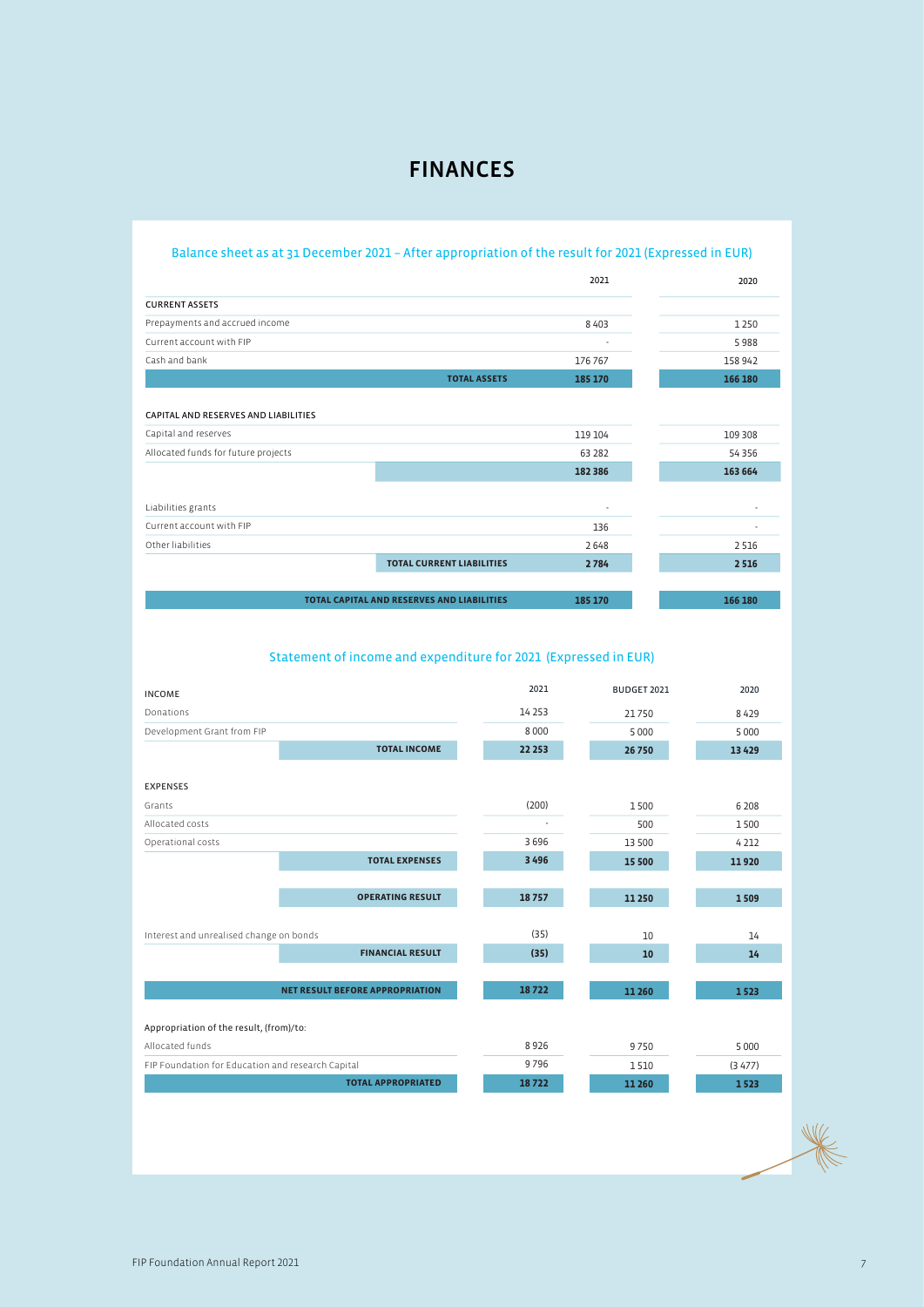# FIP FOUNDATION STRUCTURE AND DONATIONS

#### Directors of the Foundation in 2021:



Prof. Jenelle Sobotka *(USA) — chair*



Mrs Carola van der Hoeff *(Netherlands) — executive director*







Mr Luis Lourenco *(Portugal) — BPP representative*



Dr Régis Vaillancourt *(Canada) — director*



Prof. Meindert Danhof *(Netherlands) — director*

Prof .Ralph J. Altiere *(USA) —* FIP*Ed representative*

Prof. Lee Vermeulen *(USA) — director*

## DONATIONS, GIFTS AND SPONSORSHIPS — WE NEED YOU

There are many ways you can help Foundation to reach it goals. All donations to the Foundation are essential to our work.

You can make a general donation to the Foundation or you can also direct your donation to support a specific area of Foundation Work:

- Research
- Connections and collaborations/PharmaBridge
- Leadership development

In www.fipfoundation.org you can make direct donations via bank transfer or PayPal. When paying your congress fee you can also donate to the Foundation.



Dr Nobuo Yamamoto *(Japan) — director*

Mrs Eeva Teräsalmi *(Finland) — director (PharmaBridge Lead) (since September 2021)*



Mr Kevin Ben Laurence *(Singapore/ Indonesia) — director (Leadership Development Lead) (since September 2021)*

Dr Linda Garrelts MacLean *(USA) — director (since September 2021)*





Mr Funmbi Okoya *(Nigeria) — YPG Liaison Officer (since September 2021)*

The Foundation can be contacted at *[foundation@fip.org](mailto:foundation%40fip.org?subject=)* The Pharmabridge can be contacted at *[pharmabridge@fip.org](mailto:pharmabridge%40fip.org?subject=)*

Any US citizen or US-based corporation interested in making a contribution to the FIP Foundation while retaining potential tax-deductible status, can donate through the US-based International Pharmaceutical Federation USA (IPF USA). Those contributions will be forwarded on to the FIP Foundation in The Netherlands. If interested in contributing through IPF USA, please contact Lee Vermeulen, IPF USA Secretary/Treasurer at *[LVermeulen@aacp.org](mailto:LVermeulen%40aacp.org?subject=)* for instructions.

For information on corporate sponsorship for the FIP Foundation, please send an email to *[foundation@fip.org](mailto:foundation%40fip.org?subject=)*

We want to thank all our Foundation supporters who have made it possible to continue our work!